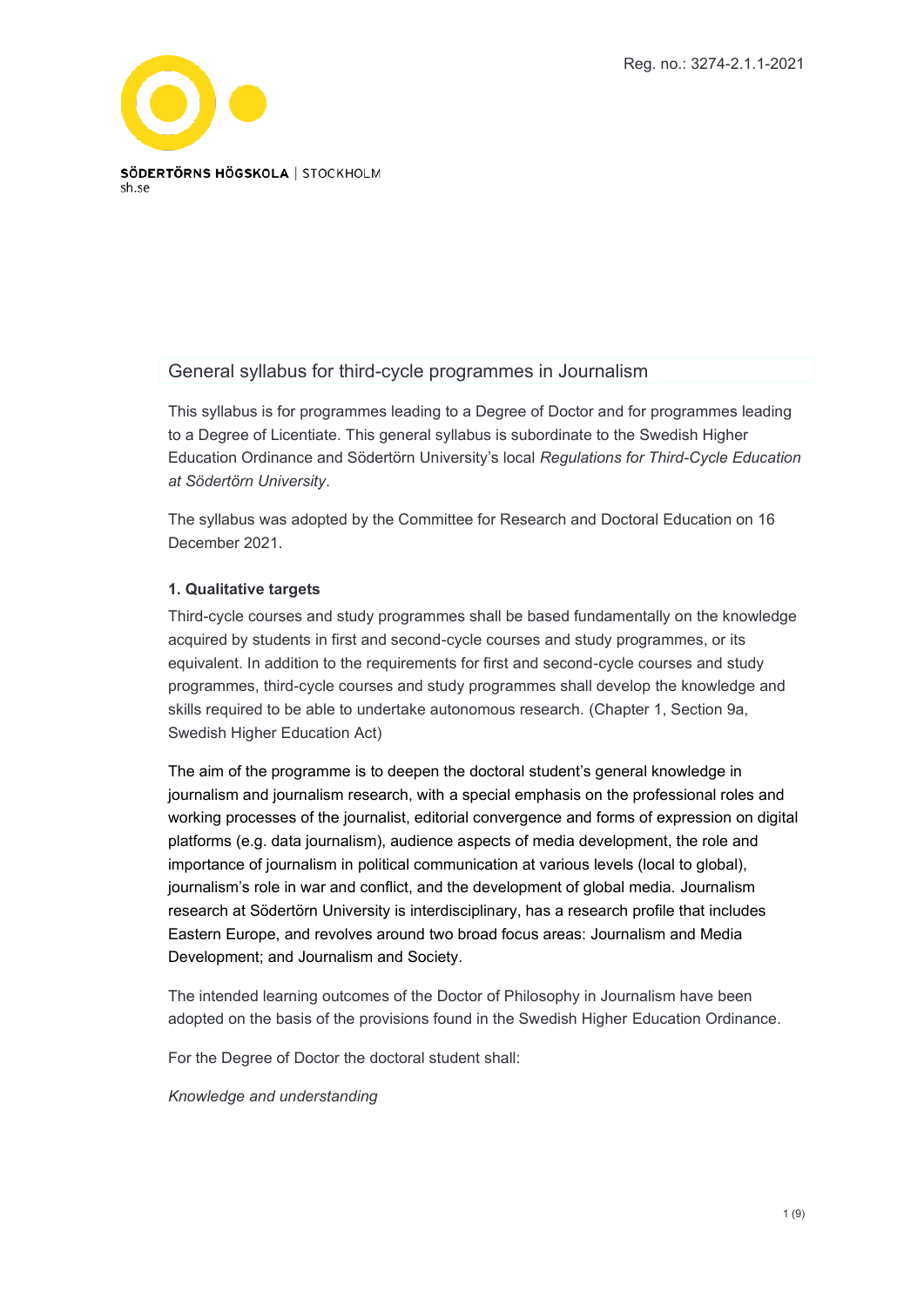- show broad knowledge within, and a systematic understanding of, the field of Journalism, in addition to deep and relevant specialist knowledge of particular area in this research field,
- demonstrate familiarity with research methodology in general and the methods of the specific field of research in particular.

# *Competence and skills*

- demonstrate the capacity for scholarly analysis and synthesis, as well for reviewing and assessing new and complex phenomena, issues and situations autonomously and critically,
- demonstrate the ability to identify and formulate issues with scholarly precision critically, autonomously, and creatively, and to plan and use appropriate methods to undertake research and other qualified tasks within predetermined timeframes and to review and evaluate such work,
- demonstrate through a thesis, their ability to use their own research to make a significant contribution to the formation of knowledge in the research field of Journalism,
- demonstrate the ability in both national and international contexts to present and discuss research and research findings authoritatively in speech and writing and in dialogue with the academic community and society in general,
- demonstrate the ability to identify the need for further knowledge in the research field of Journalism, and
- demonstrate the capacity to contribute to social development and support the learning of others both through research and education and through other qualified professional capacities.

# *Judgement and approach*

- demonstrate intellectual autonomy, a critical approach, and disciplinary rectitude, as well as the ability to make assessments of research ethics,
- demonstrate deep insight into the possibilities and limitations of knowledge, its role in society and the responsibility of the individual for how it is used.

# *Thesis*

To be awarded a doctoral degree, the doctoral student must have completed a scholarly thesis in the field of Journalism (doctoral thesis) worth 165 credits and received a Pass grade.

# **2. Entry requirements**

# *2.1 General regulations*

To be admitted to third-cycle studies, the applicant must fulfil the general entry requirements and the specific entry requirements stated below. The applicant must also be assessed as possessing the necessary capability to assimilate the content of the degree.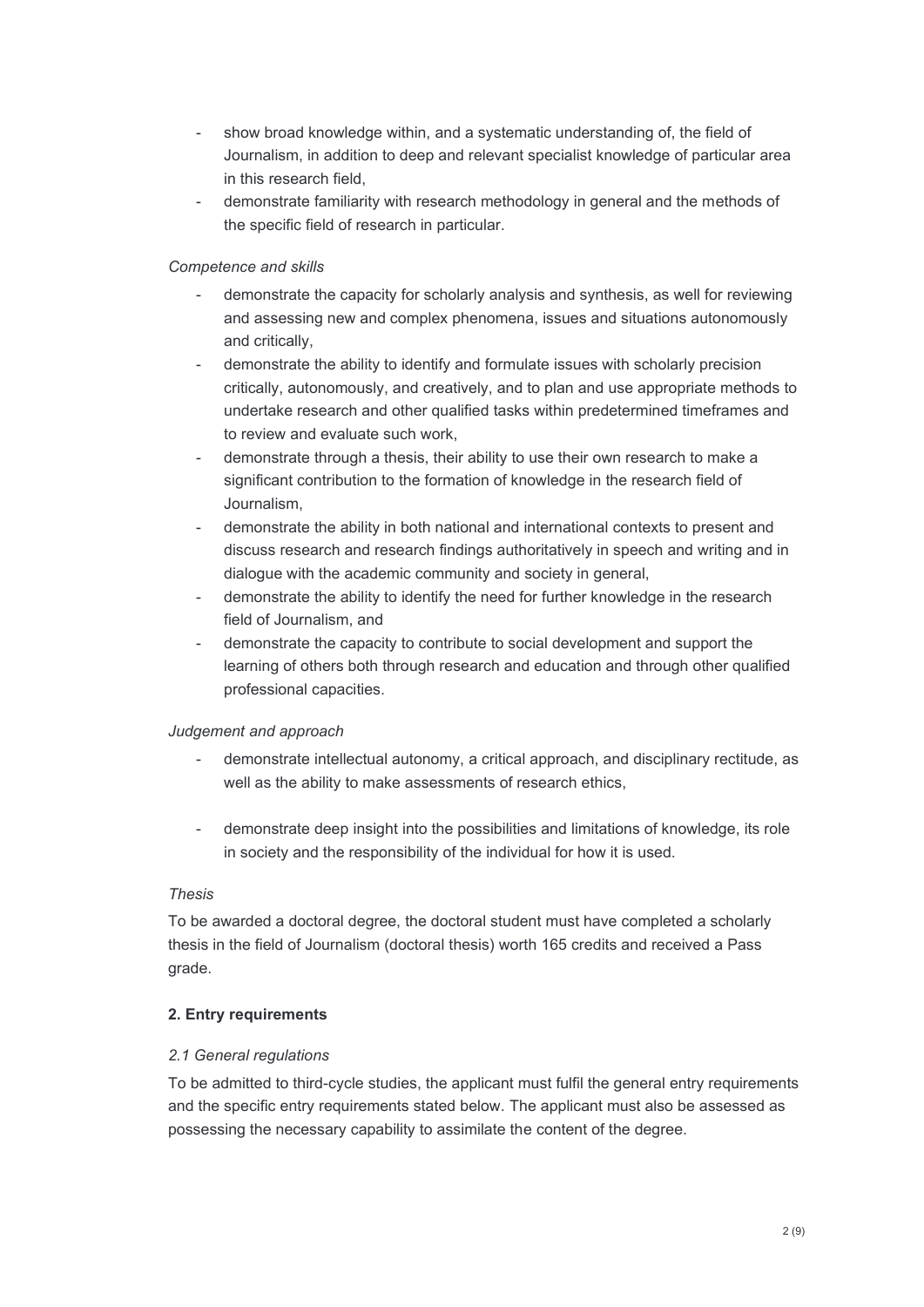# *2.2 General entry requirements*

The general entry requirements for third-cycle courses and study programmes are fulfilled by someone who has:

- 1. been awarded a second-cycle qualification,
- 2. satisfied the requirements for courses comprising at least 240 credits of which at least 60 credits were awarded in the second-cycle, or
- 3. acquired substantially equivalent knowledge in some other way in Sweden or abroad. In exceptional circumstances, the Faculty Board may permit an exemption from the general entry requirements for an individual applicant. (Ordinance 2010:1064)

# *2.3 Specific entry requirements*

Specific entry requirements are fulfilled by a person who has passed courses worth at least 90 credits in Journalism or a related subject, including a degree project worth at least 15 credits, or who has acquired the equivalent knowledge abroad or through completing a previous degree. In exceptional circumstances, the Faculty Board may permit an exemption from the specific entry requirements for an individual applicant.

The ability to assimilate academic material in English and a command of the language necessary for work on the thesis are prerequisites for admission to the degree programme.

# **3. Admissions**

# *3.1 Application*

Applications for admission to a third-cycle programme must be submitted to Södertörn University.

# *3.2 Limitations on admission and selection*

The number of doctoral students admitted may be no greater than that which can be offered supervision, acceptable study conditions and who have a plan for student financing. A research student who is employed on a doctoral studentship is assumed to conduct their studies on a full-time basis. If it is believed to benefit the doctoral student's education, the doctoral studentship may be extended for a maximum of one year when the doctoral student undertakes teaching or administrative tasks. These departmental duties may not exceed 20% of full-time.

Limitations on admission to third-cycle programmes are applied if the number of eligible applicants is greater than the number of available places. The research area of Politics, Economy and the Organisation of Society (PESO) must, as the preparatory body for the Faculty Board's decision on admission, observe the following criteria:

- 1. The applicant's merits and expertise.
- 2. The quality of the research project.
- 3. The suitability and feasibility of the research project as a doctoral project.
- 4. The funding plan.
- 5. Whether issues of research ethics have been considered.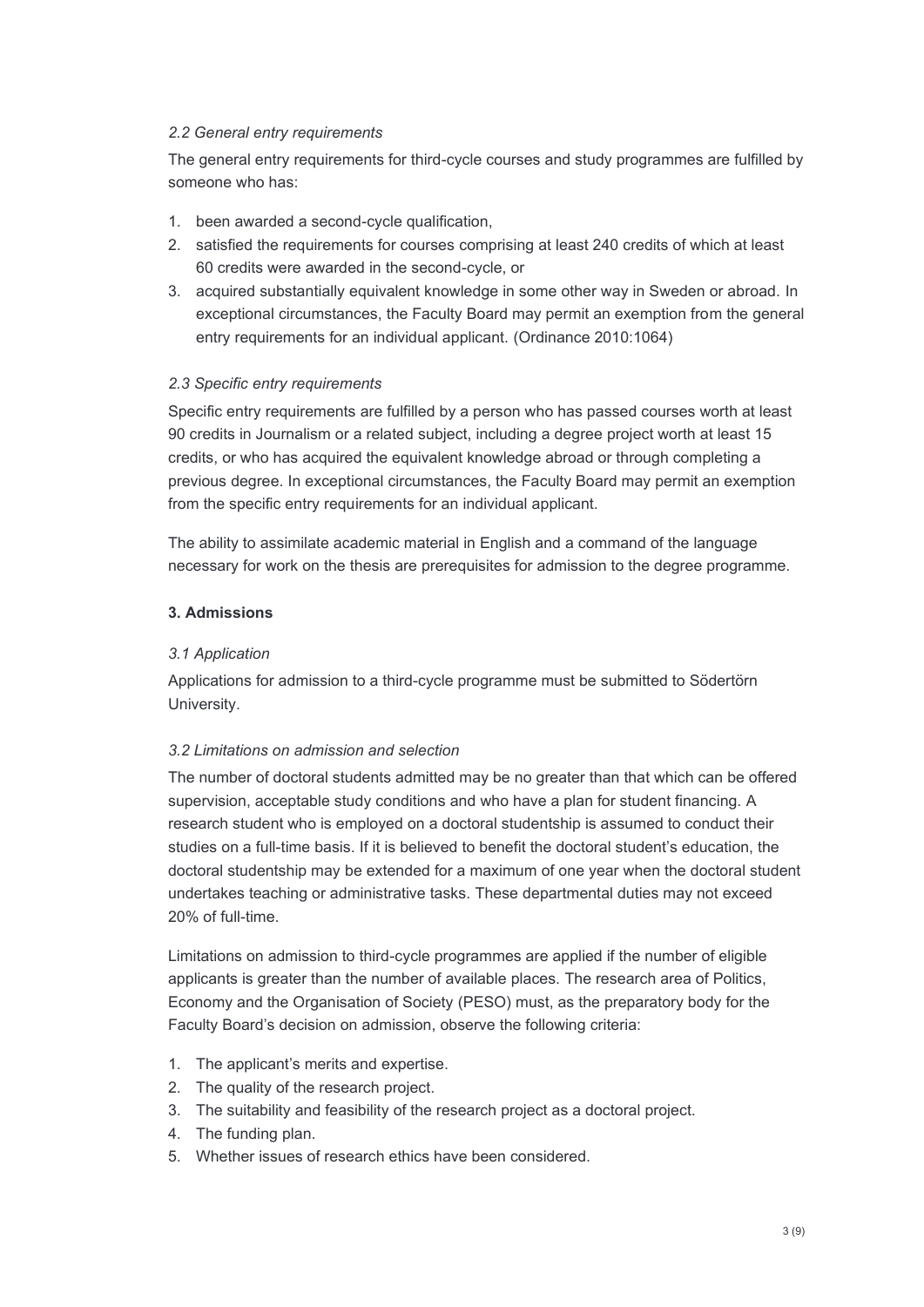6. Whether sufficient collected supervisory capacity exists to provide good and professional supervision and the relevant expertise.

For applicants to doctoral positions affiliated with BEEGS, the research plan will also be assessed according to its link to the graduate school's specific geographic area, its orientation to the Baltic states or Eastern Europe.

The basis for selection among the eligible applicants to third-cycle studies in Journalism comprises documented qualifications and the assessed level of ability to assimilate the thirdcycle degree programme. The initial selection is made on the basis of documented material provided by the applicant, such as grades/credits, written work, the appended research plan (where appropriate) and any vocational certifications. the applicant's merits, expertise and ambition, based on their grades and written work, are assessed as regards creativity and academic maturity, the capacity for stringency and problem formulation, independent judgement and critical analysis, the ability to comply with a given timeframe and communication and cooperation skills.

Other factors in decision-making, such as interviews with applicants, may be significant. The expertise possessed by the lecturers linked to third-cycle education and aspects relating to equal opportunities are also taken into account during the admissions procedure.

Supervisory staff must also, before proposing candidates for admission, assess whether issues of research ethics have been addressed, the proposed time plan and funding plan, whether the total supervisory competence can be considered adequate for the provision of good, professional supervision and the relevant expertise, and whether the doctoral student has understood what is entailed by third-cycle education at Södertörn University. In addition, the supervisory staff should consider the candidate's desire and ability to participate in and actively contribute to the subject's research environment.

The actual review and selection of the applicants is organised via the subject's supervisory collegium. At a preparatory stage, the collegium may conduct a review of the applicant's formal merits and qualifications in a working group that is appointed by the subject's supervisory staff. Where relevant, this working group cooperates with the graduate school, BEEGS, or the head of the project that has proposed admission using project funding. The working group also checks the candidate's formal qualifications. As work progresses, it is reported to the supervisory collegium. The group then produces a written proposal for a ranking of the applicants, with reasons. The supervisory staff then examine the proposal. Applicants are selected using the above selection criteria, and the staff rank a limited number of applicants in a leading group. A representative for the subject's doctoral students may be present during this process. When a leading group of applicants is apparent, interviews should be conducted. These provide the opportunity for the supervisory collegium to gather additional information. The primary aim of the interviews is to familiarise the applicant with the subject and the research area. An individual study and funding plan is drawn up when the doctoral student commences their employment. A proposal is also made regarding the principal supervisor and other supervisor(s), which is confirmed by the supervisory collegium at the end of the doctoral student's first semester. Note that the supervisory staff, after consultation with the doctoral student, may later appoint another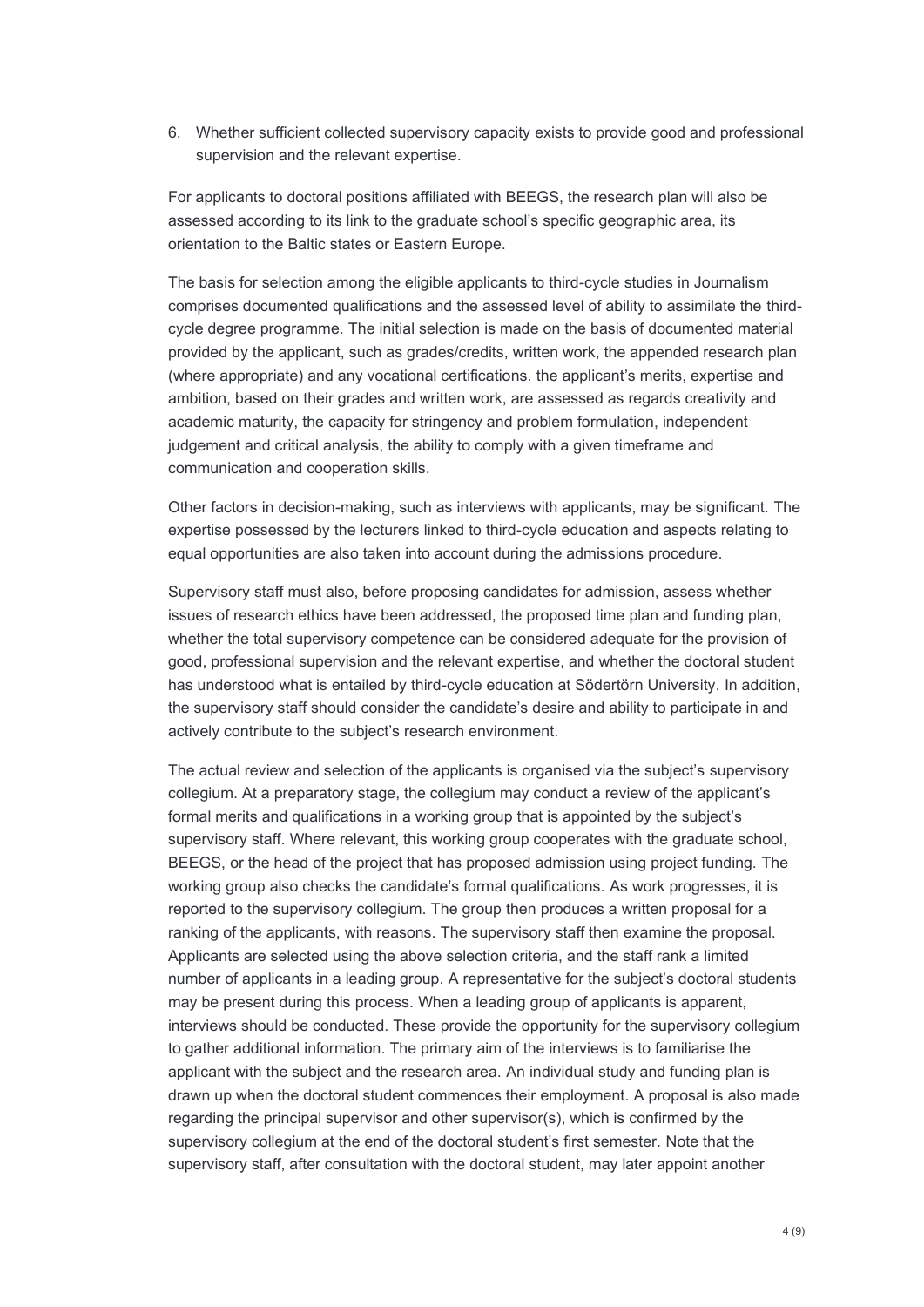supervisor. When this process is complete, the final proposal is submitted to the Faculty Board.

#### *3.3 Admission decisions*

The admissions process complies with the *Regulations for Third-Cycle Education at Södertörn University*. The Faculty Board is responsible for decisions regarding the admission of students to third-cycle programmes.

#### **4. Programme content**

#### *4.1. General*

In total, a Degree of Doctor covers 240 credits, of which 75 credits are from courses and 165 credits are from the thesis. Of the course credits, 52.5 credits are obligatory (37.5 credits from obligatory courses common to the research area, and 15 credits from subject-specific obligatory courses). Doctoral students at BEEGS must study an additional obligatory course worth 7.5 credits. The remaining 22,5 credits or 15 credits (for doctoral students at BEEGS) come from elective courses.

A Degree of Licentiate covers 120 credits and consists of courses worth a total of 45 credits and an academic paper worth 75 credits. Such a degree may either be the final aim of the programme or a stage on the way to a doctoral degree.

Credits from courses at second-cycle level or higher and which are not included in the specific entry requirements may, after a decision in accordance with the academic school's delegation of authority, be transferred to the third-cycle programme.

The doctoral student should begin their academic paper/thesis during the first year of the programme and thus conduct research activities in parallel with course-based studies. Active participation in the research environment's seminar activities is also included in third-cycle programmes.

#### *4.2 Courses*

The following courses are included in the third-cycle programme:

A) **obligatory area courses** (PESO courses): 37.5 credits for a doctoral degree and 22.5 credits for a licentiate degree.

B) **obligatory subject-specific courses** (15 credits for doctoral and licentiate degrees).

C) **obligatory course for doctoral students affiliated with BEEGS** (7.5 credits).

D) **elective courses, subject-specific and general** (22.5 credits and 15 credits respectively for BEEGS doctoral students; 7.5 credits for a licentiate degree).

A) Obligatory courses within the research area (37.5 credits) (PESO courses)

• 7.5 credits Truth, Construction, Subjectivity: Contemporary Issues in the Theory of Scientific Knowledge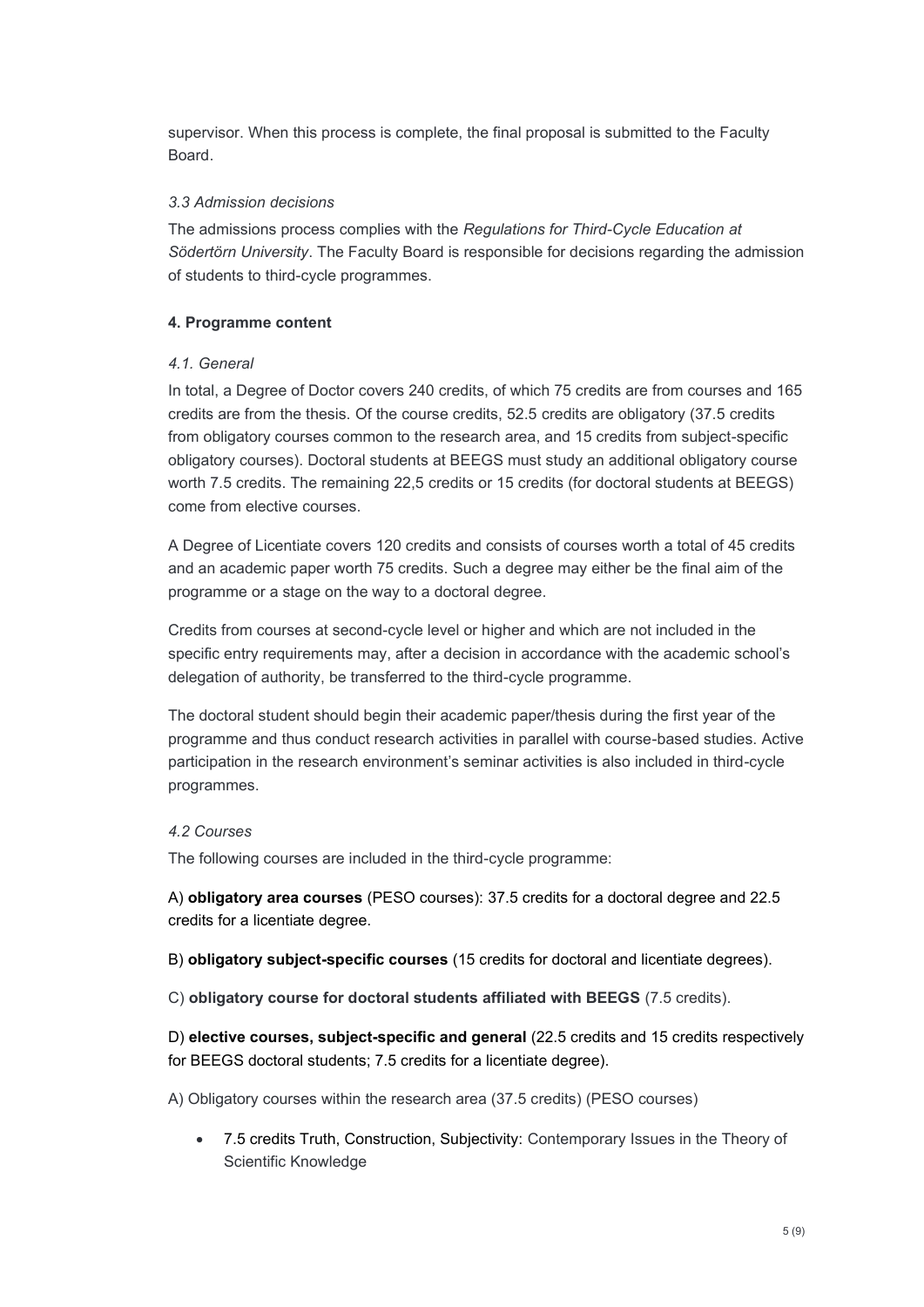- 7.5 credits Research Design
- 7.5 credits Advanced Qualitative Methods in the Social Sciences
- 7.5 credits Advanced Quantitative Research Methods in Social Sciences
- 7.5 credits Organisations and Institutions

B) Subject-specific obligatory courses (15 credits)

- 7.5 credits Comparative Journalism Studies
- 7.5 credits Advanced Research Methods

C) Obligatory course for doctoral students at BEEGS

• 7.5 credits Contemporary Research into the Baltic Sea Region and Eastern Europe

D) Elective courses (22.5 credits or 15 credits for doctoral students at BEEGS) Elective, individually-chosen courses are chosen in consultation with the doctoral student's principal supervisor and take account of how the principal supervisor assesses the contribution these courses make to the doctoral student fulfilling the qualitative targets. They are offered through supervision, internally or externally to the higher education institution, through literature studies, through oral and written research presentations, reviews of others' research, participation in the course in teaching and learning in higher education, the course in academic English, etc.

Subject-specific elective courses are available within the national network for doctoral education for Media and Communication Studies and Journalism

- 7.5 credits Classics of Media Research
- 7.5 credits Contemporary Debates in Media and Communications Theory

Doctoral students who teach must have completed a course in teaching and learning in higher education, or have acquired the equivalent knowledge in another manner.

A Degree of Licentiate includes the following courses:

A) Obligatory courses within the research area (22.5 credits) (PESO courses)

- 7.5 credits Truth, Construction, Subjectivity: Contemporary Issues in the Theory of Scientific Knowledge
- 7.5 credits Research Design
- 7.5 credits Advanced Qualitative Methods in the Social Sciences or 7.5 credits Advanced Quantitative Research Methods in Social Sciences

B) Subject-specific obligatory courses (15 credits)

- 7.5 credits Comparative Journalism Studies
- 7.5 credits Advanced Research Methods

C) Obligatory course for doctoral-level students at BEEGS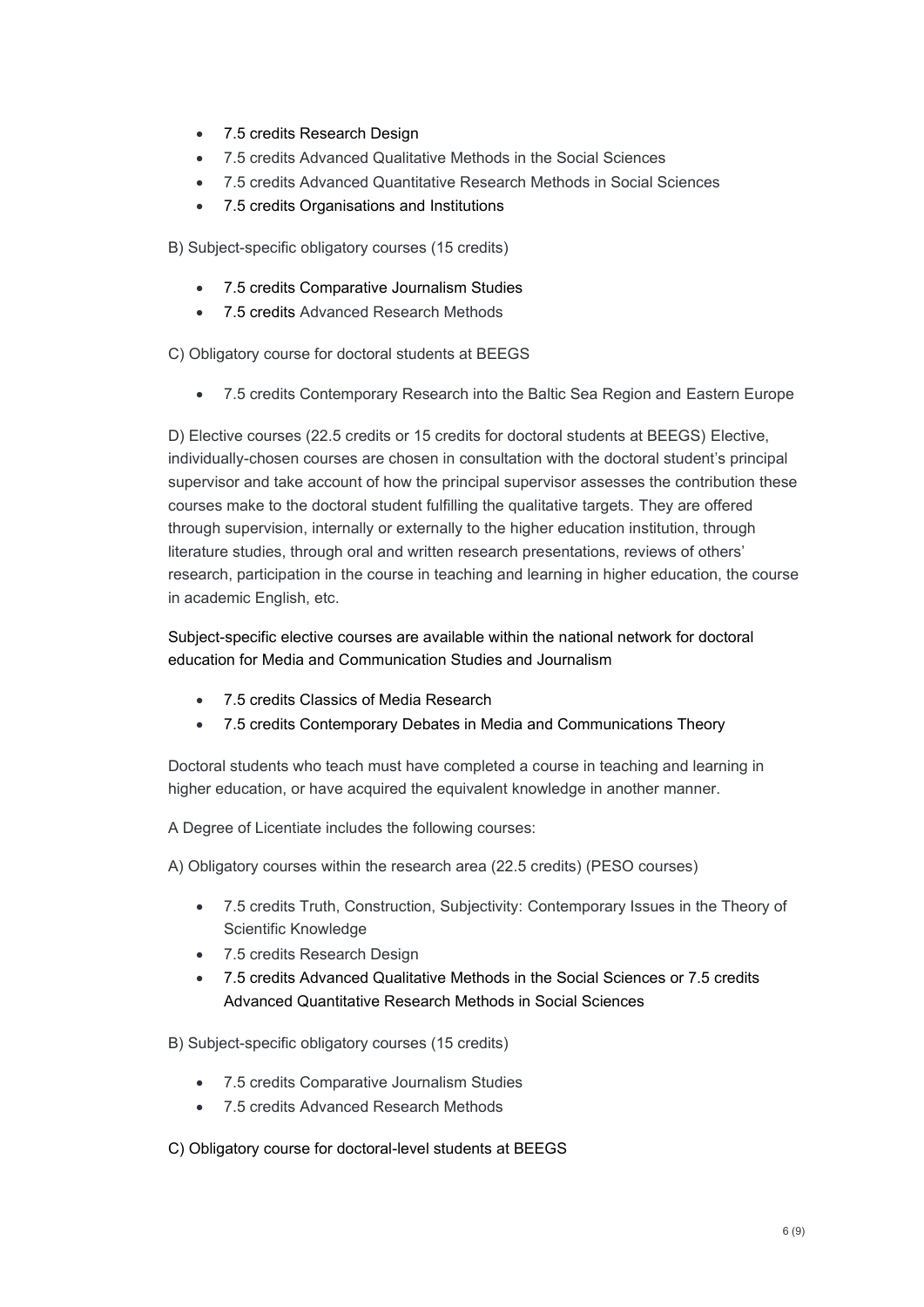• 7.5 credits Contemporary Research into the Baltic Sea Region and Eastern Europe

D) One elective course (7.5 credits for doctoral-level students who are not at BEEGS). The elective, individually decided course is chosen in consultation with the licentiate student's principal supervisor.

# *4.3 Doctoral thesis*

To be awarded a doctoral degree, the doctoral student must write an academic thesis that is worth 165 credits. The thesis must be based on autonomous research work and be of significance and relevance to research in the selected field. The thesis shall either be a unified and continuous piece of academic work (monograph thesis) or a compilation of academic articles that the doctoral student has written alone or with co-authors, to which a summarising discussion has been added (compilation thesis). The articles must be of such quality that they can be published in recognised academic journals.

### *4.4 Licentiate thesis*

To be awarded a Degree of Licentiate, the doctoral student must write an academic thesis that is worth 75 credits. This thesis may be a monograph or a compilation of articles. A compilation thesis is a number of freestanding articles within a coherent problem area which, along with an introduction, comprise a licentiate thesis.

### *4.5. Additional information*

Additional information about third-cycle studies can be provided by the subject's director of doctoral studies or the equivalent representative.

# **5. Format of the programme**

# *5.1. Individual study plan*

The principal supervisor and doctoral student must, together, draw up an individual study plan for the doctoral student's third-cycle studies that includes the university's and the doctoral student's commitments, and a schedule for the programme. The study plan is drawn up at the start of employment and is validated by the Steering Committee for PESO (according to the school's delegation of authority and decision procedure) no later than five months after the start of the doctoral studentship. Follow-ups and revisions to the study plan must be presented to and approved by the Steering Committee once per year. The doctoral student and the supervisor must confirm in writing that they have read the individual study plan and any revisions to it.

# *5.2. Teaching*

Teaching is primarily provided in the form of courses, lectures, seminars and supervision. Courses and thesis work must be conducted in parallel. The doctoral student must start their thesis work at an early date. This work is normally presented on one occasion each semester at the subject's higher seminar. The supervisor and doctoral student must maintain continual contact. It is both a right and an obligation for doctoral students to have their texts read and discussed at higher seminars. A manuscript must be presented in its entirety to the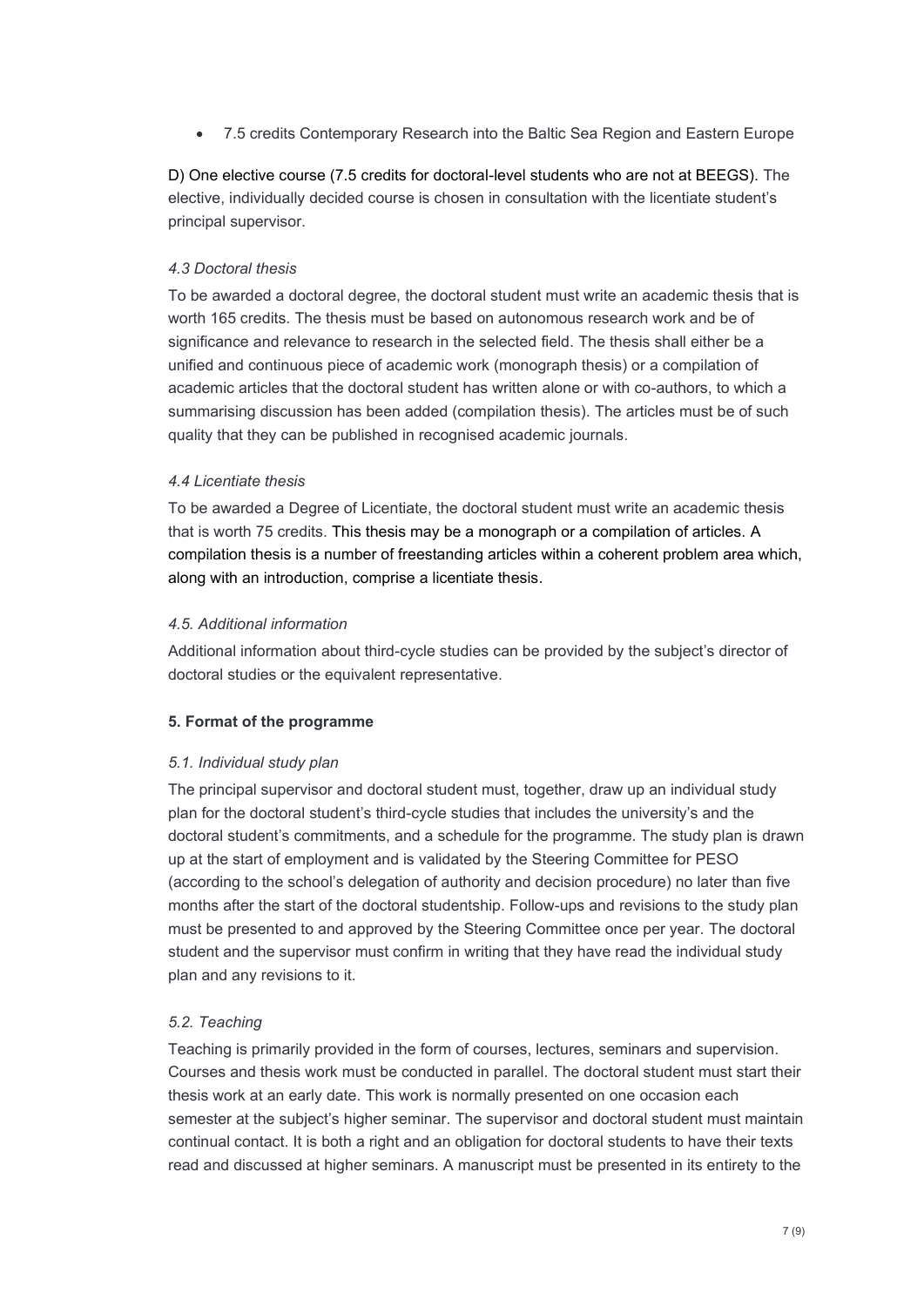seminar prior to its public defence (final seminar). In association with the final seminar, the manuscript must be reviewed by a specially appointed reviewer. During the period of study, the doctoral student must participate in academic activities by attending seminars, guest lectures, etc. The doctoral student may be provided with the opportunity to participate in teaching and examination at another faculty or another higher education institution. The doctoral student must be offered the opportunity to participate in international conferences and courses.

#### *5.3. Supervision*

Students in third-cycle education are entitled to supervision that is equivalent to four years of full-time study for a Degree of Doctor and to two years for a Degree of Licentiate. The content and scope of supervision is stated in the *Regulations for Third-Cycle Education at Södertörn University*. Supervisors in third-cycle education in Journalism are the subject's professors and associate professors and specially appointed lecturers. At least two supervisors must be appointed for each doctoral student. One of these must be the principal supervisor. Supervisors are selected in consultation with the doctoral student. The principal supervisor must be an associate professor or equivalent and the assistant supervisors must have doctoral degrees. They must have completed a course in third-cycle supervision or be assessed as having the equivalent competence. Supervisors are appointed by PESO's Steering Committee. A doctoral student may change supervisor if they request this.

The supervisor(s) and doctoral student must have close, regular contact and, every semester, they must check what has been achieved in relation to the annual individual study plan. The choice of thesis subject must take place in consultation between the doctoral student and principal supervisor during the first semester of the programme. The principal supervisor is responsible for providing advice as regards the focus, scope and execution of work on the thesis. The supervisor must also ensure that delimitation of the thesis subject takes place in such a manner that studies can be completed within the decided period of study. The doctoral student must contact their supervisor, director of studies, or line manager, if there are any problems.

If a doctoral student substantially neglects his or her undertakings in the individual study plan, the vice-chancellor must decide on the withdrawal of resources for their studies. The local regulations in the *Regulations for Third-Cycle Education at Södertörn University* state how the case is prepared before the proposal to withdraw resources is submitted to the vicechancellor.

#### **6. Examination**

Knowledge testing takes place through written or oral examination. Tests and examinations are graded as either Pass or Fail. The principal supervisor is examiner for the courses for which no specific examiner has been appointed.

The doctoral thesis must be reviewed by an external reviewer at a public defence. It is assessed by a specially appointed examining committee in accordance with the provisions of the Higher Education Ordinance and the Regulations for Third-Cycle Education at Södertörn